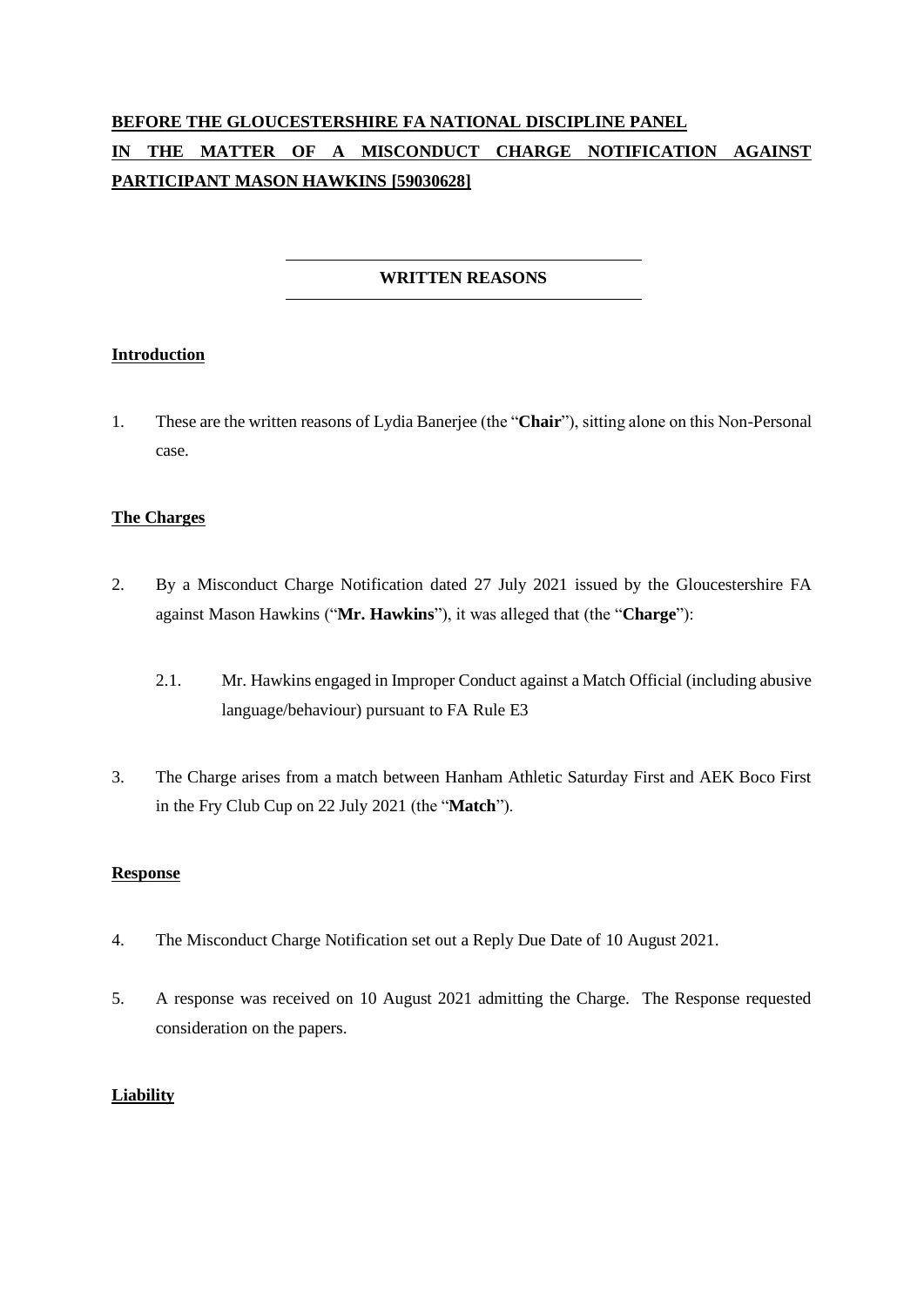- 6. For the issue of liability, the applicable standard of proof is the balance of probabilities; i.e. is it more likely than not that the Charge as alleged is proven to have taken place?
- 7. The Charge is admitted and made out from the details supplied by the Match Referee.

#### **Sanction**

- 8. I have had regard to the County FA Disciplinary Sanctions Guidelines, in force for the 2021/2022 season (**"the Guidelines"**).
- 9. The relevant sanction is a suspension from specified football activities for a period of up to 6 matches which may include a ground/venue ban and a fine of up to £70 fine.
- 10. I take into account the circumstances and seriousness of the incident in deciding whether to depart from the Guidelines. In so doing, I consider the following relevant aggravating and mitigating factors.
- 11. In terms of aggravating factors:
	- a. Mr. Hawkins targeted the Match Referee.
- 12. In terms of mitigating factors:
	- a. Mr. Hawkins admitted the Charge; and,
	- b. Mr. Hawkins has no relevant previous proven charges.
- 13. Overall, I consider a fine of £35 to be appropriate along with a ban from playing football for 3 matches.

#### **Outcome**

- 14. For the reasons set out above:
	- a. The Charge against Mr. Hawkins is found proven.
	- b. Mr. Hawkins is to receive the following sanctions: